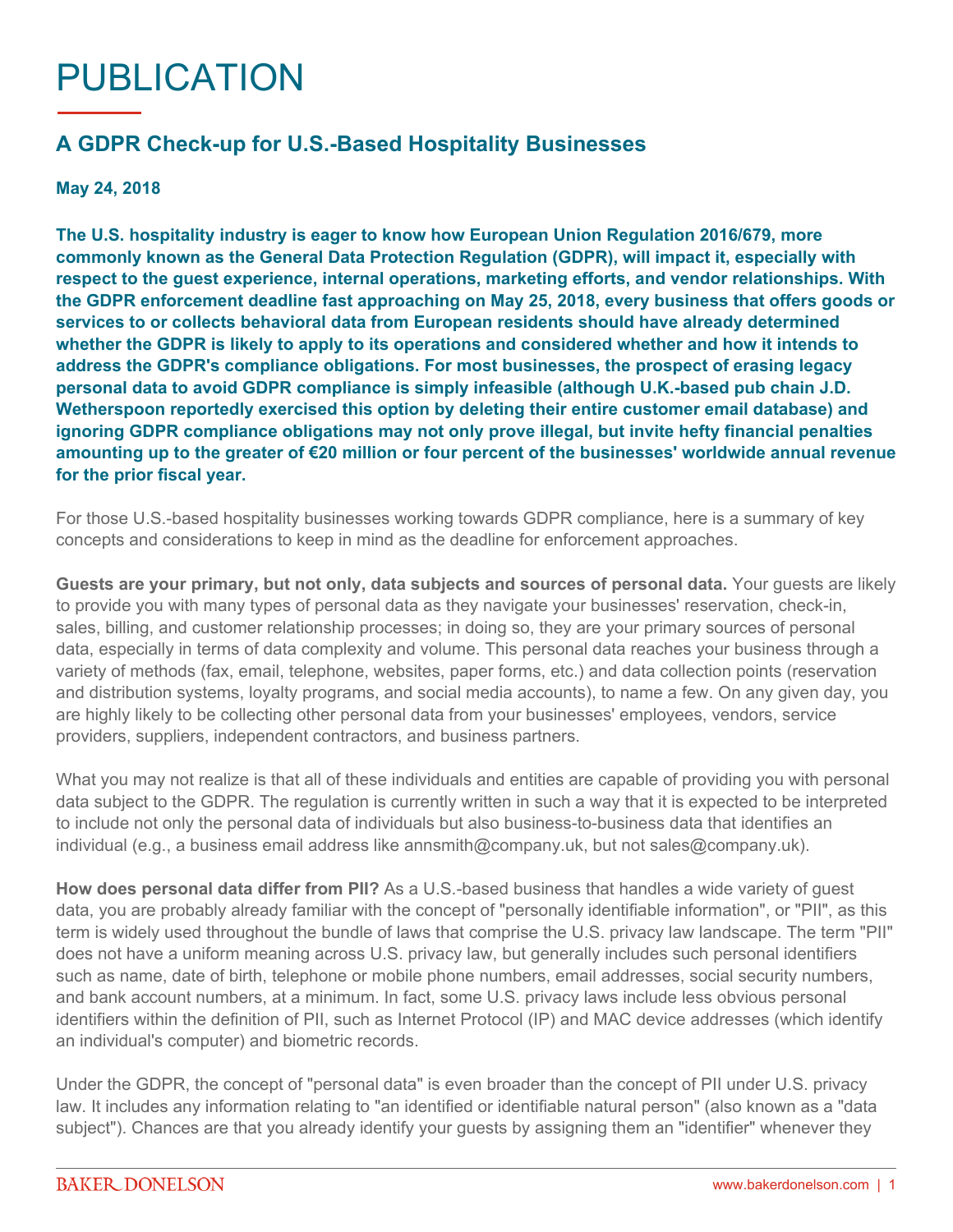book a hotel room, a conference room, a restaurant reservation, or a spa service through your business or business partners. It is also likely that you already track and solicit data from your employees, independent contractors, and business partners for human resources, vendor management, and other purposes.

The broad range of "identifiers" relevant to GDPR compliance include: "name, an identification number, location data, an online identifier or to one or more factors specific to the physical, physiological, genetic, mental, economic, cultural or social identity of that natural person." Now think about all of the non-obvious ways in which guests, employees, independent contractors, business partners, and others may be sharing such information with your business. For example, whenever an individual registers for or attends a trade event at or through your business, they are likely to reveal certain identifying factors about themselves, which may include health, sexual orientation, racial or ethnic identity, political beliefs, or religious views. In fact, during such events, your business also may be collecting personal data about these individuals through photography, video footage (including surveillance by closed-circuit television), social media, and customer lifestyle profiling. By collecting and storing this data, your business can create GDPR obligations for itself.

**Some good news: Preparing for GDPR might require less work than you think.** Most hospitality businesses operating in the United States already have certain privacy and security measures in place to prevent the unauthorized disclosure or loss of PII. Fortunately, that PII is likely to be a subset of the personal data required to be protected under the GDPR. In fact, some privacy and security concepts common to GDPR and U.S. privacy law compliance include "privacy by design" (a longstanding principle applicable to the design and architecture of IT systems and associated business practices), end-to-end encryption of personal data, access controls, data retention and destruction, and privacy disclosures, online and offline. Also, hospitality businesses that already comply with the Payment Card Industry Data Security Standard (PCI DSS) will have a head start on preparing for the GDPR as compared with businesses that are not PCI compliant. Therefore, businesses that already have comprehensive data privacy and security measures and policies in place will be well-poised to implement GDPR compliance.

**Clear, specific, and unambiguous consent is king.** Whenever a data subject consents to the processing of his or her personal data, incorporate language that solicits and documents that consent and accurately states each and every purpose for the data processing. Be aware that your business will need to solicit consent whenever the purpose and scope of a data subject's consent changes. Also, when a data subject consents to booking a service through a third party, such as a travel agent, that consent may be distinguishable from the consent required for your business to conduct further data collection and processing activities. It is always best to obtain consent from the data subject directly and independently.

Beyond consent, the GDPR also provides that personal data processing may be conducted if another lawful basis for such processing exists, such as a contractual obligation, a legal obligation, a vital interest necessary to protection of an individual, an exercise of official (public or government) authority, a legitimate interest (which is subject to a balancing test between the purpose of the data processing and the data subject's interests, rights, and freedoms). A business seeking to rely on any of the foregoing bases for personal data processing must clearly document each and every basis for such processing, which can pose a considerable operational burden. Also, be mindful that certain "special" categories of sensitive data (such as race, ethnic origin, trade union membership, and biometrics) and criminal offense records are subject to further processing restrictions and approvals from E.U. officials.

**Broader guest rights.** A more comprehensive menu of rights will be available to your guests (and other data subjects) under the GDPR, including: (i) the right to access, rectify, and erase one's personal data, (ii) the right to erase one's data (also known as "the right to be forgotten"), (iii) the right to restrict or object to data processing, (iv) the right to transfer one's data to another party (also known as "data portability"), and (v) the right to prohibit or revoke consent to marketing initiatives or profiling.